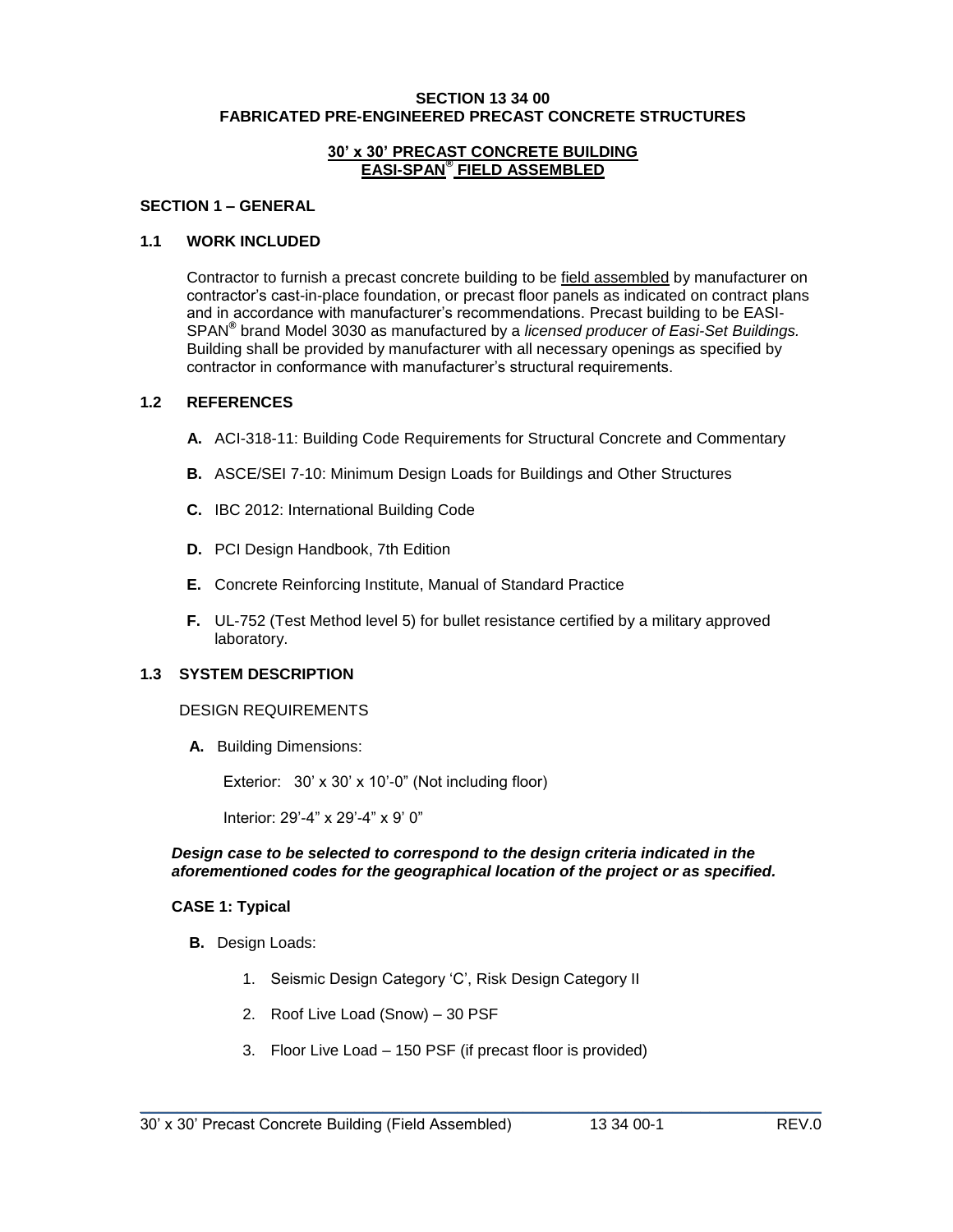### 4. Wind Loading\* – 115 MPH

\*Design loads relate to precast components only, not accessories (i.e. doors, windows, vents, etc.)

## **CASE 2: Heavy**

- **C.** Design Loads:
	- 1. Seismic Design Category 'D', Risk Design Category III
	- 2. Roof Live Load (Snow) 60 PSF
	- 3. Floor Live Load 250 PSF (if precast floor is provided)

4. Wind Loading\* – 165 MPH

\*Design loads relate to precast components only, not accessories (i.e. doors, windows, vents, etc.)

- **D.** Roof: Roof panel shall have a minimum of 6" slope from peak to edge. The roof shall extend 4" beyond the wall panel and have a turndown design which extends ½" minimum below the top edge of the wall panels to prevent water migration into the building along top of wall panels. Roof shall also have an integral architectural ribbed edge.
	- 1. Option: If indicated on contract drawings, building can be made expandable with a removable ribbed fascia panel. 30'-0" wall and roof must have lugs to allow post-tensioning of additional modules onto existing structure without removing roof. Roof slabs must be designed to span 30'-0" of free area without internal support for intermediate modules without end walls.
- **E.** Roof Joint Keyway: Grout in keyways shall be a magnesium phosphate material or equal, prepared and placed per the manufacturer's recommendations. Apply a polysulfide, elastomeric joint sealant to the top of the grouted keyway, installed per manufacture's recommendations.
- **F.** Floor panel or contractor supplied cast-in-place slab must have a  $\frac{1}{2}$ " step-down around the entire perimeter to prevent water migration into the building along the bottom of wall panels.

## **1.4 SUBMITTALS**

- **A.** Engineering calculations that are designed and sealed by a professional engineer, licensed to practice in the state where the project is located, shall be submitted for approval.
- **B.** Manufacturers' product literature shall be provided for any plumbing, electrical, and miscellaneous installed fixtures demonstrating compliance with these specifications.

## **1.5 QUALITY ASSURANCE**

- **A.** The precast concrete building producer shall be a plant-certified member of either the National Precast Concrete Association (NPCA), The Precast/Prestressed Concrete Institute (PCI), or equal.
- **B.** The precast concrete building producer shall demonstrate product knowledge and must have a minimum of 5 years experience manufacturing and setting precast concrete.

\_\_\_\_\_\_\_\_\_\_\_\_\_\_\_\_\_\_\_\_\_\_\_\_\_\_\_\_\_\_\_\_\_\_\_\_\_\_\_\_\_\_\_\_\_\_\_\_\_\_\_\_\_\_\_\_\_\_\_\_\_\_\_\_\_\_\_\_\_\_\_\_\_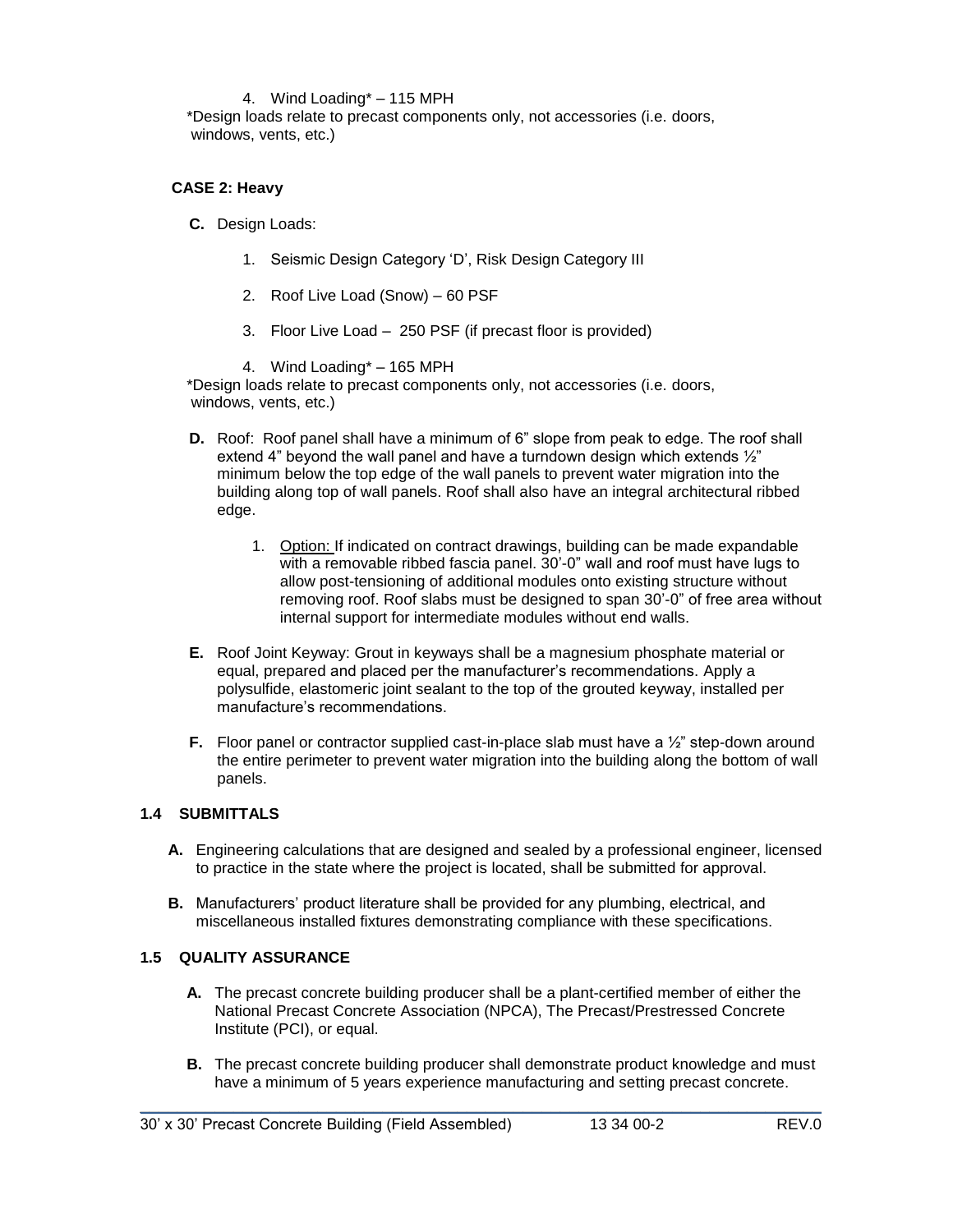- **C.** The manufacturer must be a licensed producer of Easi-Set Buildings
- **D.** No alternate building designs to the pre-engineered EASI-SPAN**®** building will be allowed unless pre-approved by the owner 10 days prior to the bid date.

# **SECTION 2 – PRODUCTS**

## **2.1 MATERIALS**

- **A.** Concrete: Steel-reinforced, 5000 PSI minimum 28-day compressive strength, airentrained (ASTM C260).
- **B.** Reinforcing Steel: ASTM A615, grade 60 unless otherwise specified. Welded Wire Fabric: ASTM 185, Grade 65
- **C.** Post-tensioning Strand: Roof and floor (if required) sections shall be post-tensioned in the field after grout keyway is filled and has cured to the required PSI strength. Posttensioning strand shall be 41K Polystrand CP50, ½" 270 KSI Seven-Wire strand, enclosed within a greased plastic sheath (ASTM A416). There will be a minimum of three transverse post-tensioning cables connecting roof and floor (if provided) sections together to provide a watertight joint. To ensure a watertight design, no alternate methods shall be substituted for the post-tensioning.

If Precast floors are provided, each shall be post-tensioned by a proprietary, second generation design using a single, continuous tendon. Said tendon is placed in the concrete slab to form a perimeter loop starting from one corner of the slab to a point where the cable entered the slab. The tendon then turns 90 degrees and follows the cable member(s) in the periphery to a point midway along the "X" axis of the concrete building panel and then turns 90 degrees along the "Y" axis of the concrete building panel. This bisects the concrete building panel and crosses the opposite parallel portion of the cable member and exits from an adjacent side of the concrete building panel. This creates a cable pattern with no less than 2.5 parallel cables in any direction. To ensure a watertight design, no alternate methods shall be substituted for the post-tensioning.

- **D.** Caulking: All joints between panels shall be caulked on the exterior and interior surface of the joints. Caulking shall be DOW CORNING 790 silicone sealant or equal. Exterior caulk reveal to be 3/8" x 3/4" deep so that sides of joint are parallel for proper caulk adhesion. Back of the joint to be taped with bond breaking tape to ensure adhesion of caulk to parallel sides of joint and not the back.
- **E.** Panel Connections: All panels shall be securely fastened together with 3/8" thick steel brackets. Steel is to be of structural quality, hot-rolled carbon complying with ASTM A36 and hot dipped galvanized after fabrication. All fasteners to be ½" diameter bolts complying with ASTM A325 for carbon steel bolts. Cast-in anchors used for panel connections to be Dayton-Superior F-63 coil inserts, or equal. All inserts for corner connections must be secured directly to form before casting panels. No floating-in of connection inserts shall be allowed. Wall panels shall be connected to cast-in-place floor slab using expansion anchors providing adequate embedment by manufacturer.

# **2.2 ACCESSORIES**

**A. Doors and Frames**: Shall comply with Steel Door Institute "Recommended Specifications for Standard Steel Doors and Frames" (SDI-100) and as herein specified. All door and frame galvanizing shall be in accordance with ASTM A924 and A653, A60 minimum coating thickness.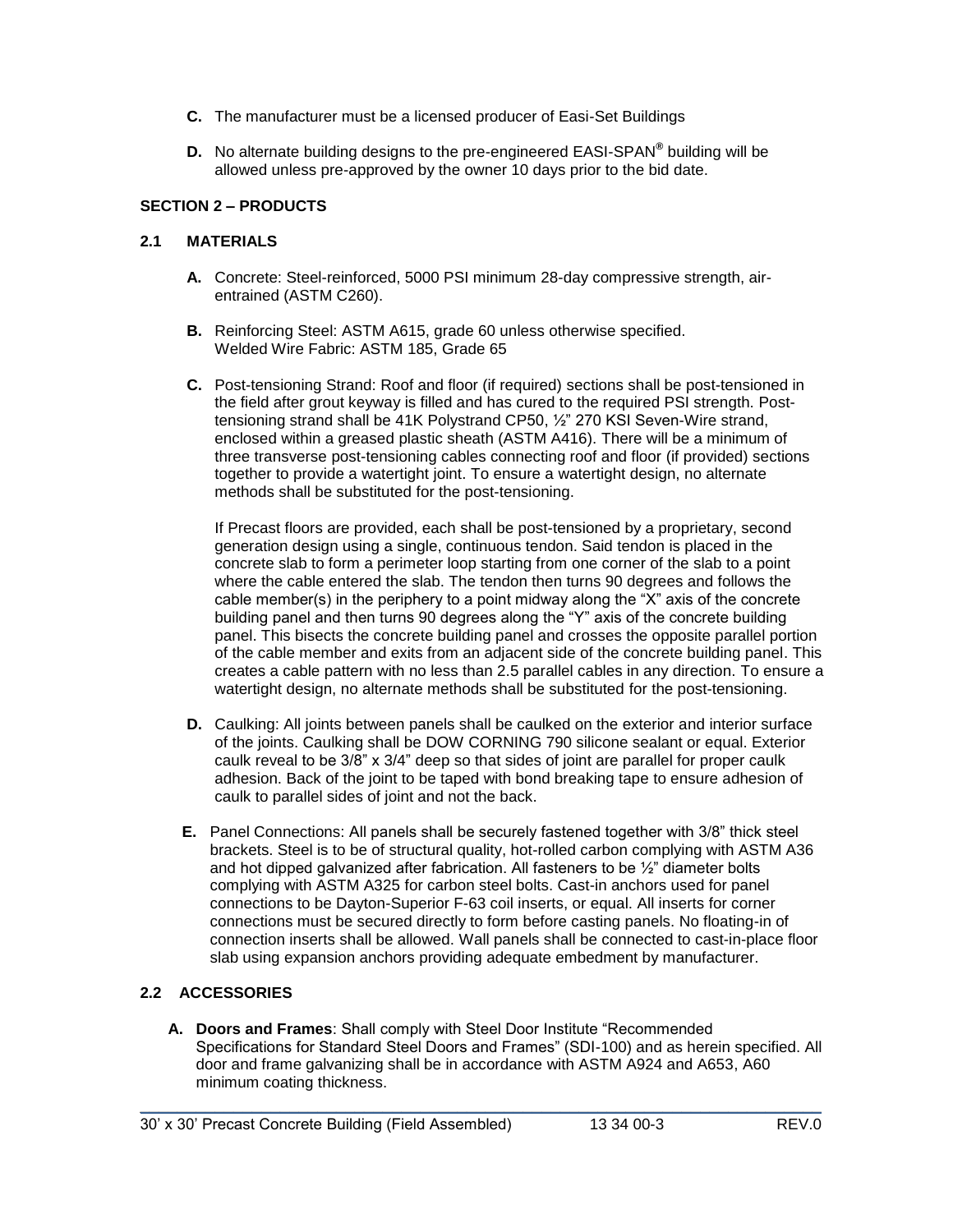- a. The buildings shall be equipped with double  $3'$ -0" x  $6'$ -8" x  $1-3/4$ " thick insulated, 18 gauge, metal doors with 16-gauge frames (to meet wall thickness). Doors to have flush top cap. 12 gauge flat astragals shall be applied to the active leaf to protect against the elements or forced opening. Doors and frames shall be factory bonderized and painted with one coat of rust inhibitive primer and one finish coat of enamel paint; color to be BOLT BROWN unless specified otherwise.
- b. Doors and frames shall meet SDI standard Level 2, 1¾" heavy duty. *Approved manufacturers: Republic, Steelcraft, Ceco, Black Mountain, Pioneer, Curries, Mesker, MPI, Door components or equal Approved distributor: Integrated Entry Systems*

# **B. Door Hardware**:

**1. Pull Handle**: Shall meet requirements of ANSI A156.2. Shall be thru bolt attached and constructed of a minimum ¾" diameter stainless pull handle sized 8" center to center with a stainless backer plate, minimum 0.053" on both sides. *Approved manufacturers: Design Hardware, Don-Jo, or equal*

**2. Hinges**: Shall comply with ANSI A156.1 and be of the ball bearing, non-removable pin type (3 per door minimum). Hinges shall be 4  $\frac{1}{2}$  x 4  $\frac{1}{2}$  US26D (652) brushed chrome finish. Manufacturer shall provide a lifetime limited warranty. *Approved manufacturers: Design Hardware, or equal*

**3. Deadbolt**: Commercial Grade Deadbolt conforming to ANSI 156.5 furnished with a 2  $\frac{1}{4}$ " face plate and a 1" projecting deadbolt with hardened steel pins. Dead bolts shall be UL and ADA approved. Finish shall be US26D (626) brushed chrome finish. Manufacturer shall provide a lifetime limited warranty.

*Approved manufacturers: Design Hardware, Dorma, or equal*

**4. Surface Bolt**: 8" Surface bolt UL listed. Finish US26D (626) brushed chrome finish. (2 per inactive leaf)

*Approved manufacturers: Don-Jo, Design Hardware, or equal*

**6. Threshold**: Bumper Seal type threshold with a maximum 1" rise to prevent water intrusion. Thresholds shall be approved for UL 10B suitable for use with fire doors rated up to three hours.

*Approved manufacturers: National Guard Products or equal* 

**7. Overhead Door Holder**: Heavy duty surface mounted hold open device with hold open/stop angle of 85 to 110 degrees. Construction shall be stainless steel. Finish US32D (630) satin stainless steel finish. *Approved manufacturers: ABH, Rockwood, or equal*

**8. Drip Cap**: Aluminum drip cap with minimum projection of 2 ½" shall be furnished. *Approved Manufacturers: Design Hardware, National Guard Products, or equal*

**9. Door Stop**: ANSI 156.16 approved wall mounted door stop with keeper constructed of a corrosion resistant cast brass material. Finish US26D (626) brushed chrome finish. *Approved manufacturers: Don-Jo, Rockwood, or equal*

# **2.3 FINISHES**

**A.** Interior of Building: Smooth form finish on all interior panel surfaces unless exterior finish is produced using a form liner, then smooth hand-troweled.

\_\_\_\_\_\_\_\_\_\_\_\_\_\_\_\_\_\_\_\_\_\_\_\_\_\_\_\_\_\_\_\_\_\_\_\_\_\_\_\_\_\_\_\_\_\_\_\_\_\_\_\_\_\_\_\_\_\_\_\_\_\_\_\_\_\_\_\_\_\_\_\_\_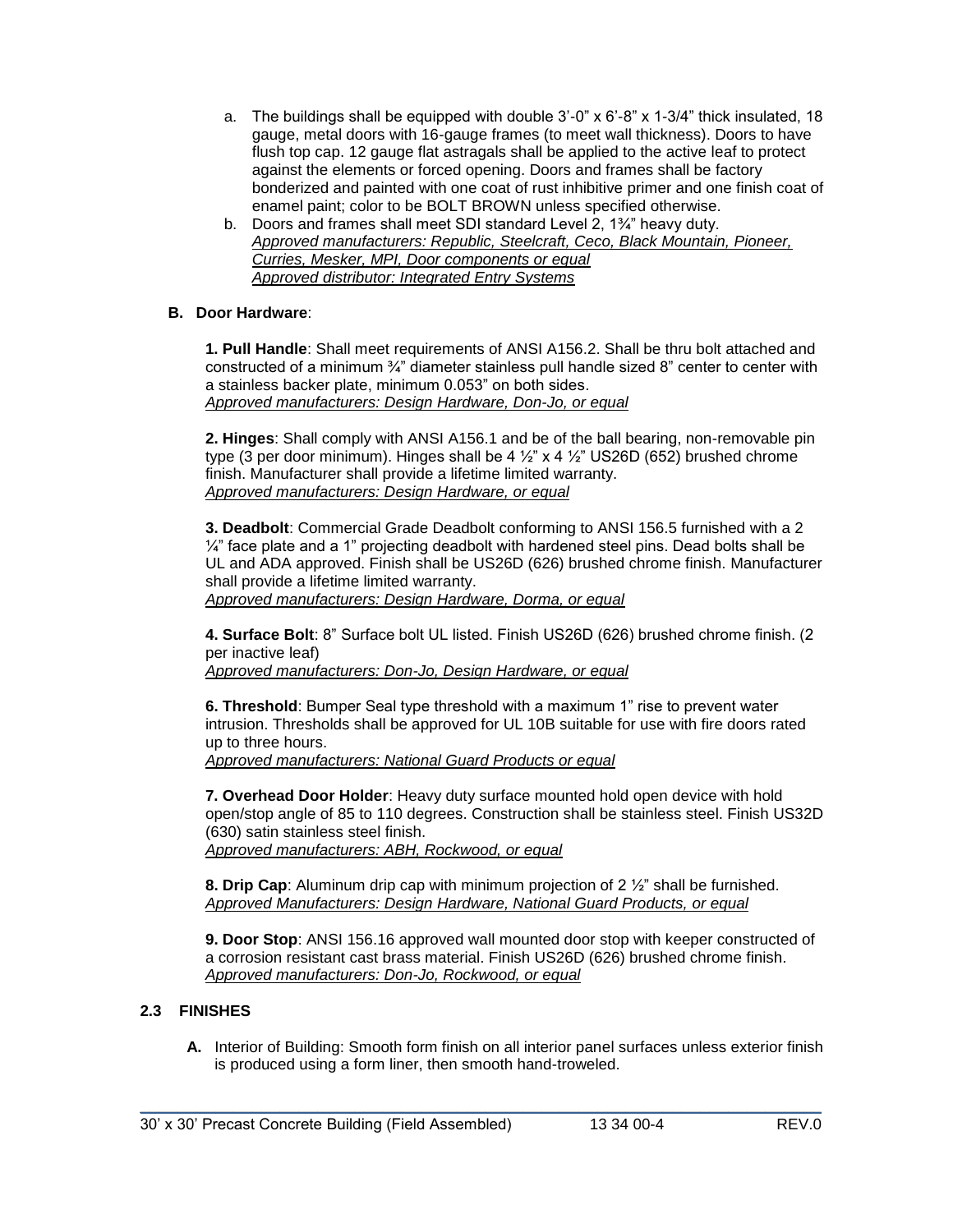- **B.** Exterior of Building: (Standard) Architectural precast concrete brick finish: Finish must be imprinted in top face of panel while in form using an open grid impression tool similar to EASI-BRICK**®** . Finished brick size shall be 2 3/8" x 7 5/8" with vertical steel float or light broom finish. Joints between each brick must be 3/8" wide x 3/8" deep. Back of joint shall be concave to simulate a hand-tooled joint. Each brick face shall be coated with the following water-based acrylic, water repellent penetrating concrete stain: 1) Canyon Tone stain by United Coatings, 2) Sherwin Williams (H&C concrete stain) or equal. Stain shall be applied per manufacturer's recommendation. Joints shall be kept substantially free of stain to maintain a gray concrete color. Stain color shall be BRICK RED unless specified otherwise.
- **C.** Exterior of Building (Option #1): Washed brown riverstone applied-aggregate finish on all exterior wall surfaces. Aggregate must be seeded into top of panel while in form, chemically retarded, and high-pressure washed to expose the aggregate to a depth of 1/8".
- **D.** Exterior of Building (Option #2): Additional finishes are available and will vary by local producer.

# **SECTION 3 – EXECUTION**

**3.1 SITE PREPARATION RECOMMENDATION** (Field assembled on cast-in-place floor)

Work under this section relates to installation of the building by Easi-Set licensed producer on the customer's prepared foundation and site.

**A.** Slab on grade (designed by others) to be minimum 6" thick and 4,000 psi steel reinforced concrete. Slab to be level within 1/8" in both directions and capable of supporting loads imposed by the structure. Floor slab must have a ½" step-down around the entire perimeter to prevent water migration into the building along the bottom of wall panels.

*OR*

## **3.2 SITE PREPARATION RECOMMENDATION** (Field assembled on precast floor system)

- **A.** EASI-SET**®** building shall bear fully on a crushed stone base that is at least two feet larger than the length and width of building.
- **B.** Stone shall be a minimum of 4" thick and down to firm subgrade. The vertical soil capacity under stone shall be compacted to have minimum bearing of 1,500 pounds per square foot. Stone shall be  $3/8$ " or smaller and must be screeded level within  $\frac{1}{4}$ " in both directions. Stone shall be placed within a perimeter form with flat and level top edge for screeding. Forming material shall remain around stone until after the building is set.
- **C.** The crushed stone base shall be kept within the confines of the soil or perimeter form. Do not allow the base to become unconfined so that it may wash, erode, or otherwise be undermined.

*OR*

If building is placed on pavement or a concrete slab, substrate below pavement or slab must have a vertical soil capacity of 1,500 pounds per square foot. Ensure bearing surface for building is flat and level. As required, place adequate material (stone or sand) to 1" above highest point of area where building will be placed and at least 1'-0" wide all around the building footprint. Retain stone or sand with a perimeter form to prevent the material from washing out.

**D.** Provide positive drainage for the fill, pad or slab as required.